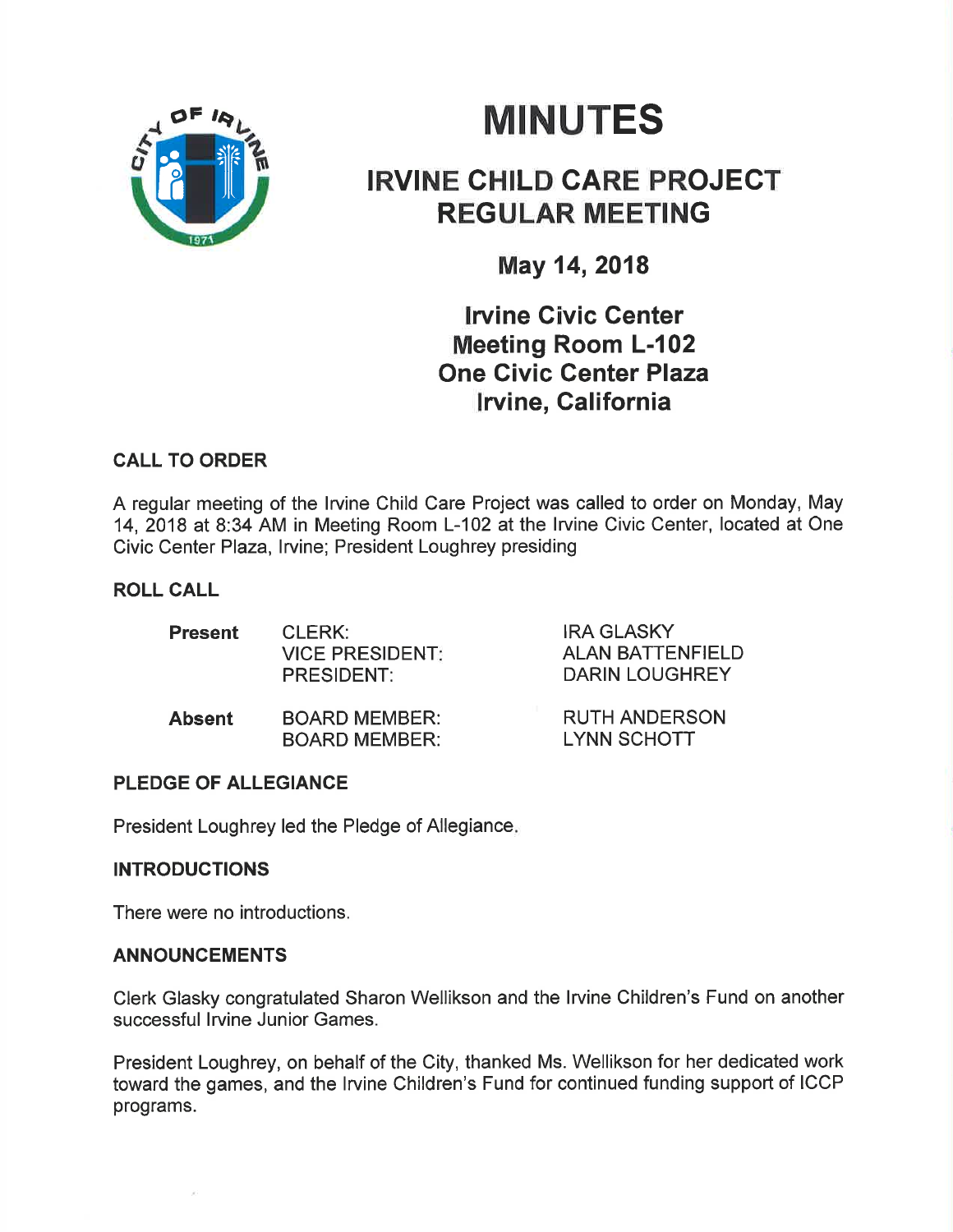Vice President Battenfield, on behalf of the lrvine Unified School District's principals, conveyed to Ms. Wellikson that her continued support is greatly appreciated.

Ms. Wellikson thanked the Board for its partnership with the lrvine Children's Fund and reported the 2018 event had 1,300 athletes from 32 participating schools, supported by 300 volunteers. Additional historical background was provided.

#### PRESENTATIONS

There were no presentations.

#### ADDITIONS AND DELETIONS TO THE AGENDA

There were no additions or deletions to the agenda

#### PUBLIC COMMENTS

There were no public comments.

#### CONSENT CALENDAR

Moved by Clerk Glasky, seconded by Vice President Battenfield, and carried unanimously by members present to approve Gonsent Calendar items I through 12.

Ayes: Battenfield, Glasky, Loughrey 3

Noes: 0

Absent: Anderson, Schott 2

#### 1. APPROVAL OF IRVINE CHILD CARE PROJECT (ICCP) MINUTES

ACTION: Approved minutes of the lrvine Child Care Project regular meeting of March 12, 2018.

#### WARRANT REQUEST - CHILD DEVELOPMENT CENTERS, INC.  $2 -$

ACTION: Approved payment of \$45,239.02 to Child Development Centers, lnc. for childcare development services for March 1-31, 2018.

#### WARRANT REQUESTS - IRVINE CHILDREN'S FUND (ICF) SCHOLARSHIPS  $3 -$

ACTION: Approved payments for warrants totaling the amount of \$8,992.10 for ICF Scholarships during the month of March 2018.

- $$7,462.75$  to Rainbow Rising
- $\bullet$   $\$$  555.00 to Kids Stuff
- o \$ 974.35 to Child Development Centers, lnc.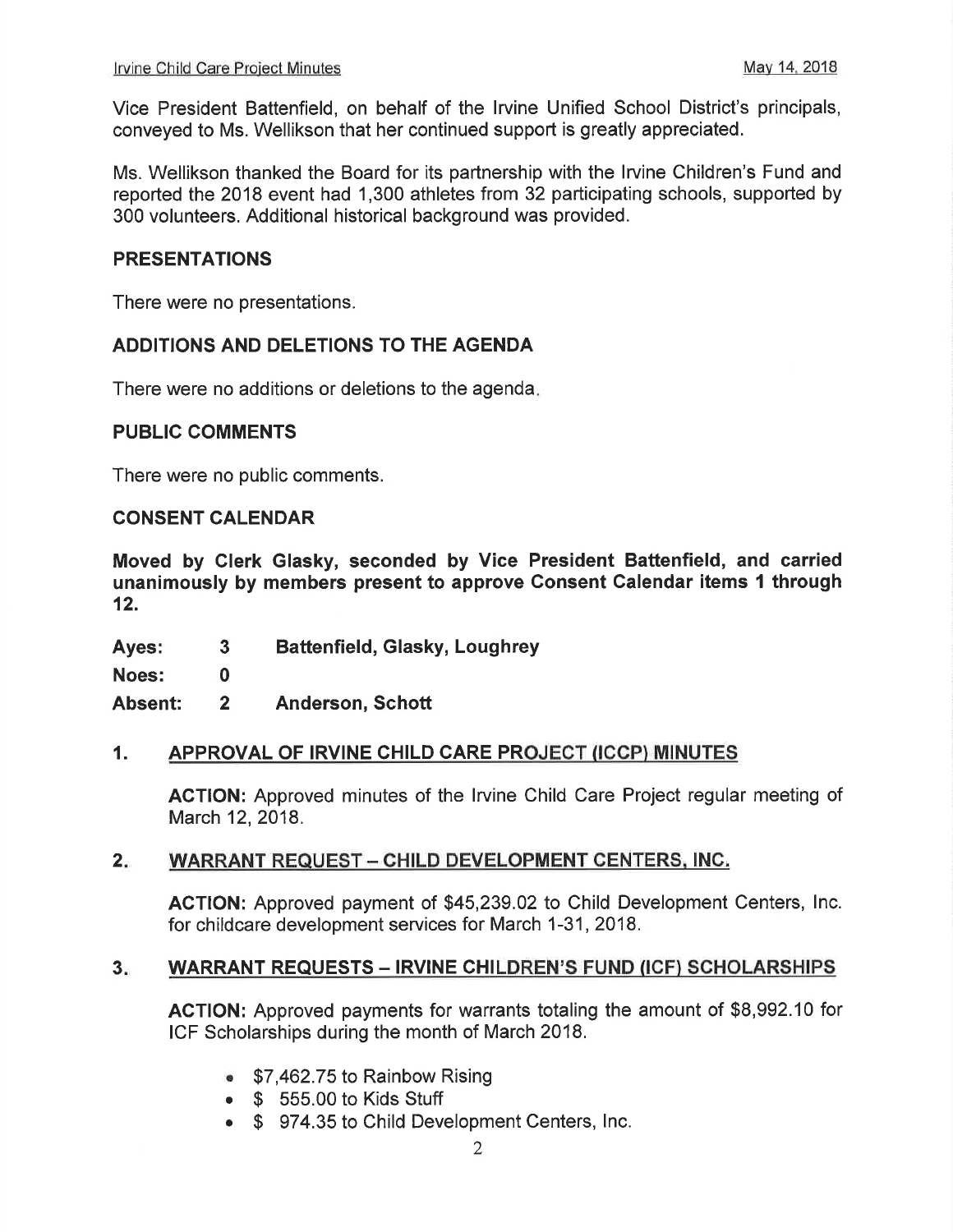- 0.00 to Creekers Club \$ a
- 0.00 to Dolphin Club \$ a

#### 4. WARRANT REQUEST - ICCP SCHOLARSHIPS

AGTION: Approved payments for warrants totaling the amount of \$82.50 for ICCP Scholarships during the month of March 2018.

- $\bullet$  \$ 82.50 to Rainbow Rising
- o\$ 0.00 to Child Development Centers, lnc
- $\bullet$  \$ 0.00 to Dolphin Club
- $\bullet$   $\bullet$ 0.00 to Creekers Club
- $\bullet$   $\bullet$ 0.00 to Kids Stuff

#### 5. WARRANT REQUEST - CITY OF IRVINE

ACTION: Approved payment of \$21 ,820.28 to the City of lrvine for Program Administration, Grant Administration, and Supplies for the month of March 2018.

- \$20,130.28 for Program Administration
- **\$ 690.00 for Grant Administration**<br>**\$ 6.00 for Supplies**
- 0.00 for Supplies

### 6. WARRANT REQUEST - IRVINE UNIFIED SCHOOL DISTRICT (IUSD)

ACTION: Approved payment of \$60,600.71 for Facilities and Financial Support Services, Utilities, Custodial Services, Custodial Equipment Amortization and payment for sale of IUSD-owned portables to ICCP for the month of March 2018.

- . \$35,823.50 for Custodial Services
- \$ 675.00 for Custodial Equip Amortization
- . \$10,589.42 for Payment of Portable Purchase
- $\bullet$  \$ 7,262.79 for Utilities
- \$ 6,250.00 for Facilities & Financial Support

#### 7. WARRANT REQUEST - IUSD WORK ORDER. TECHNOLOGY. AND REHAB AND REPAIR CHARGE BACKS

ACTION: Approved payment of \$12,968.11 for ICCP Work Order, Technology, and Rehab and Repair Project charge backs for October 2017 through March 2018.

- . \$10,123.47 for Work Order charge backs
- \$ 302.47 for Technology charges
- \$ 2,542.17 for Rehab and Repair charges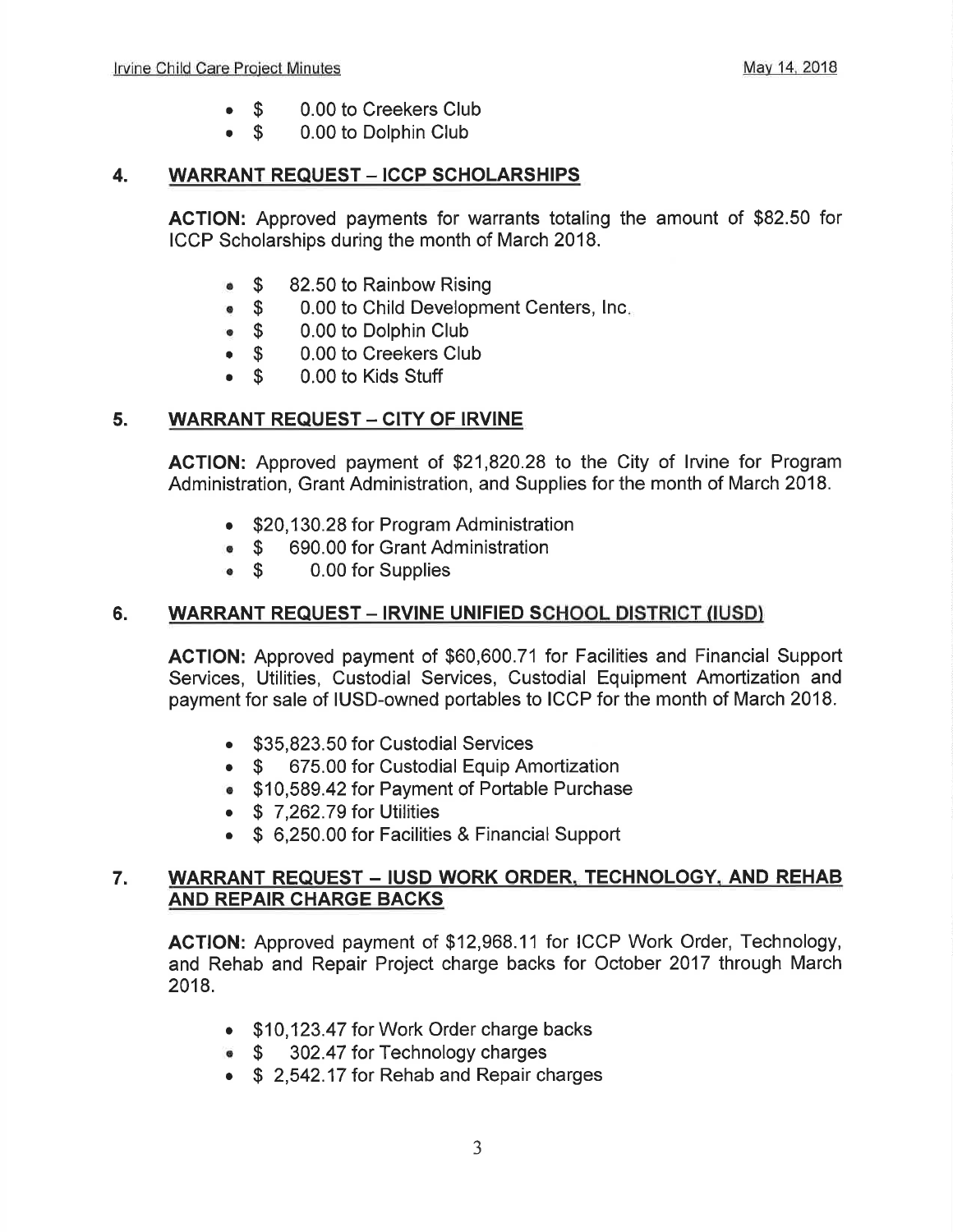#### 8. ICCP PAYMENTS FOR APRIL <sup>2018</sup>

AGTION: Reviewed and approved April 2018 payments submitted

#### 9. ICCP EXPENSES PAID BY IUSD

ACTION: Reviewed and accepted submitted invoices in the total amount of \$46,979.01 paid by IUSD on behalf of ICCP.

#### 10. DEPOSIT OF SCHOLARSHIP FUNDS FROM ICF

ACTION: Authorized the deposit of funds from ICF into the appropriate account as follows:

| $\bullet$ \$17,693.80 | 01-005-712-00-8699 |
|-----------------------|--------------------|
| $\bullet$ \$ 0.00     | 01-005-712-00-8689 |

#### 11. DEPOSIT OF STATE GRANT APPORTIONMENT

ACTION: Authorized the deposit of grant funds from the State Department of Education into the appropriate account as follows:

| $\bullet$ \$29,890.00 | 01-005-50100-8290 |
|-----------------------|-------------------|
| $\bullet$ \$13,739.00 | 01-005-50100-8290 |
| $\bullet$ \$73,081.00 | 01-005-50100-8590 |

#### 12. PROGRAM ASSESSMENT REVIEW COMMITTEE (PARC) VISITS

ACTION: Approved the PARC recommended lease renewals for: Alderwood Rainbow Rising; Brywood Kids Stuff; Meadow Park Rainbow Rising; Plaza Vista Child Development Center; Portola Springs Rainbow Rising; Stone Creek Creekers' Club; Stonegate Child Development Center; Westpark Rainbow Rising; and Woodbury Child Development Center.

#### BOARD BUSINESS

#### 1. PROVIDER SELECTION FOR CADENCE PARK ELEMENTARY SCHOOL

Community Services Supervisor Stubbler presented the item and responded to Board inquiries.

Discussion included: why only one application was submitted; how to increase interest from additional agencies to apply.

ACTION: Moved by Clerk Glasky, seconded by Vice President Battenfield, and carried unanimously by members present to approve Rainbow Rising as ICCP childcare provider for Cadence Park Elementary School effective August 3,2018.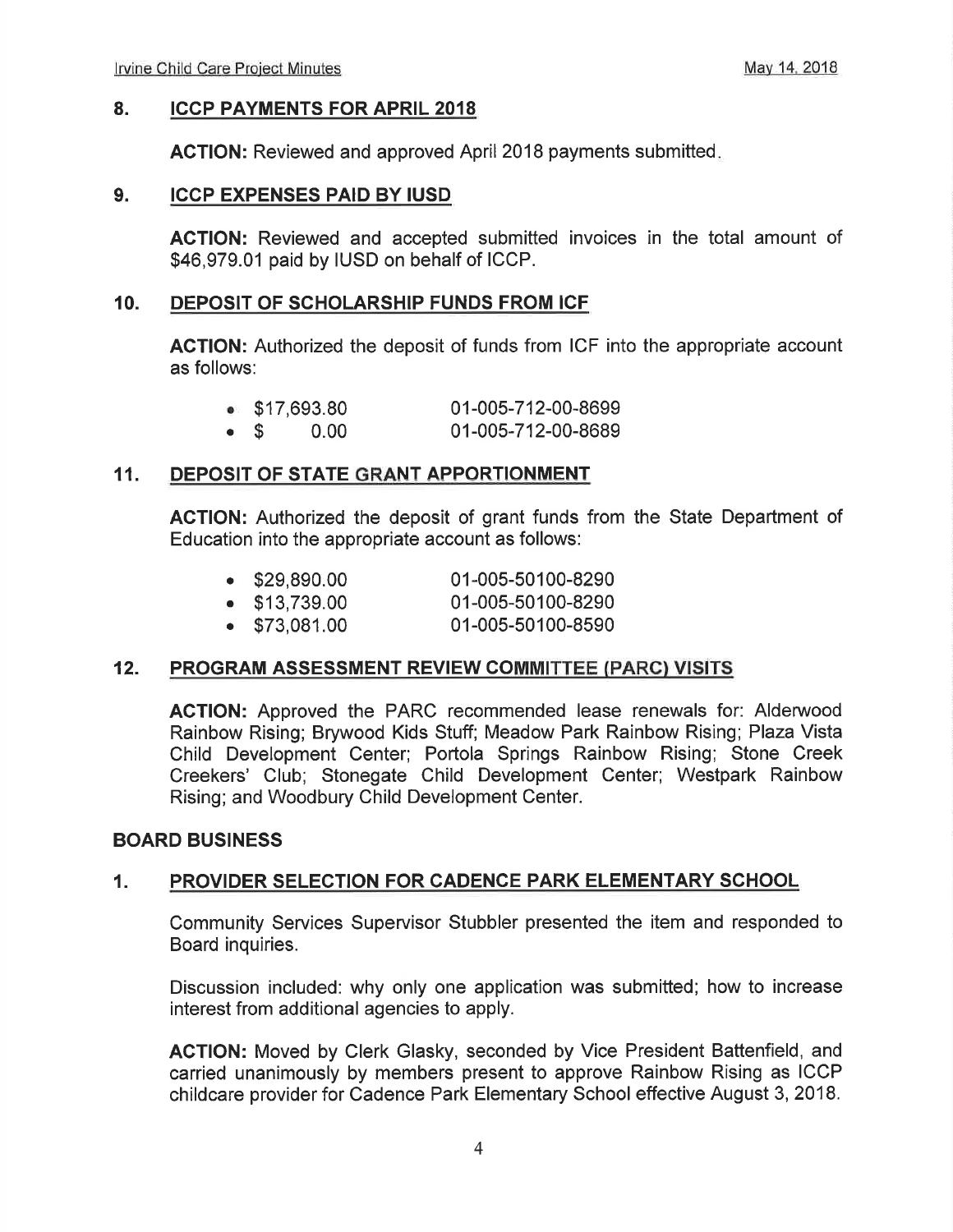Battenfield, Glasky, Loughrey 3 Ayes:

Noes: 0

Absent: Anderson, Schott 2

#### 2. ICCP PROPOSED BUDGET FOR FY 2018.19 WITH MULTI.YEAR BUDGET **PROJECTIONS**

IUSD Assistant Superintendent John Fogarty presented the item and responded to Board inquiries, and announced this item will return to the Board in June for formal approval.

Discussion included: projections include impacts of Business ltems 3, 4, and 5 below; addition of new line item to hire consultant as project manager for assessment and planning of facility rehab and repair projects, to be managed and supervised by IUSD; Board preference of 3 percent rental rate increase to ensure stability of budget.

ACTION: Submitted for Board's review and discussion.

#### 3. DETERMINATION OF FY 2018-19 CHILD CARE PROVIDER RENTAL RATE

Assistant Superintendent Fogarty presented the item and responded to Board inquiries.

ACTION: Moved by Clerk Glasky, seconded by President Loughrey, and carried unanimously by members present to approve the current rental rate plus a 3% increase for FY 2018-19.

Ayes: Battenfield, Glasky, Loughrey 3

Noes: 0

Absent: Anderson, Schott 2

#### 4. ICCP FY 2018-19 PROPOSED FACILITY REHABILITATION AND REPAIR PLAN

Assistant Superintendent Fogarty presented the item and responded to Board inquiries.

Discussion included: role of new consultant/project manager; provider opportunities to give feedback/express issues of concern; projects identified through regular site visits; prioritization of items.

ACTION: Moved by President Loughrey, seconded by Vice President Battenfield, and carried unanimously by members present to approve the FY 2018-19 Proposed ICCP Facility Rehabilitation and Repair Plan to spend up to \$165,000.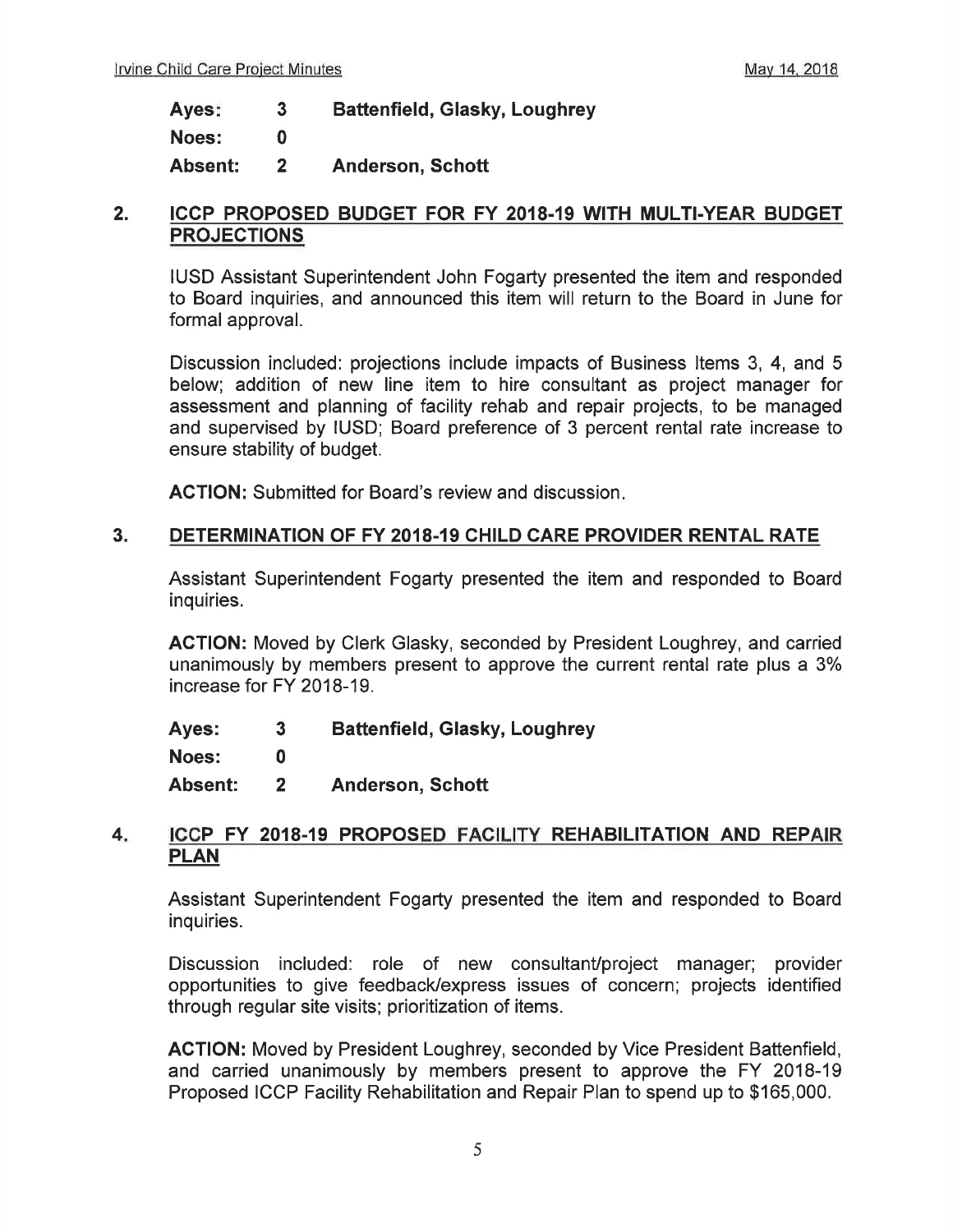Ayes: Battenfield, Glasky, Loughrey 3

Noes: 0

Absent: Anderson, Schott 2

#### ICCP TECHNOLOGY UPDATE 5.<sub>c</sub>

Supervisor Stubbler presented the item and responded to Board inquiries.

AGTION: Submitted for the Board's information.

#### ICCP PARC COMPLETED PRINCIPAL QUESTIONNAIRES 6

Supervisor Stubbler presented the item and responded to Board inquiries.

')

Discussion included: 100 percent participation; majority of the responses provided positive feedback; responses of great value to the Board; capacity issues.

ACTION: Submitted for the Board's information.

## 7. ICCP PROPOSED GOALS FOR FY 2OI8-19

Supervisor Stubbler presented the item and responded to Board inquiries and announced this item will return to the Board in June for adoption.

Discussion included: oppoftunities for creative solutions to address capacity issues.

Board input: add goal to research non-conventional means to address capacity issues; add goal to research cost to install Automated External Defibrillator (AED) devices at each site including training for their use.

At this time, Sharon Wellikson offered to reach out to the Hoag Community Benefits Program staff to research grant funding opportunities to support the Board's AED goal.

ACTION: Submitted for Board discussion and direction.

#### REPORTS

#### FACILITIES AND BUDGET REPORT - JOHN FOGARTY  $1.$

Report included in the packet was reviewed.

#### **ICCP ADMINISTRATOR'S REPORT - TRACI STUBBLER** 2.

Report included in the packet was reviewed.